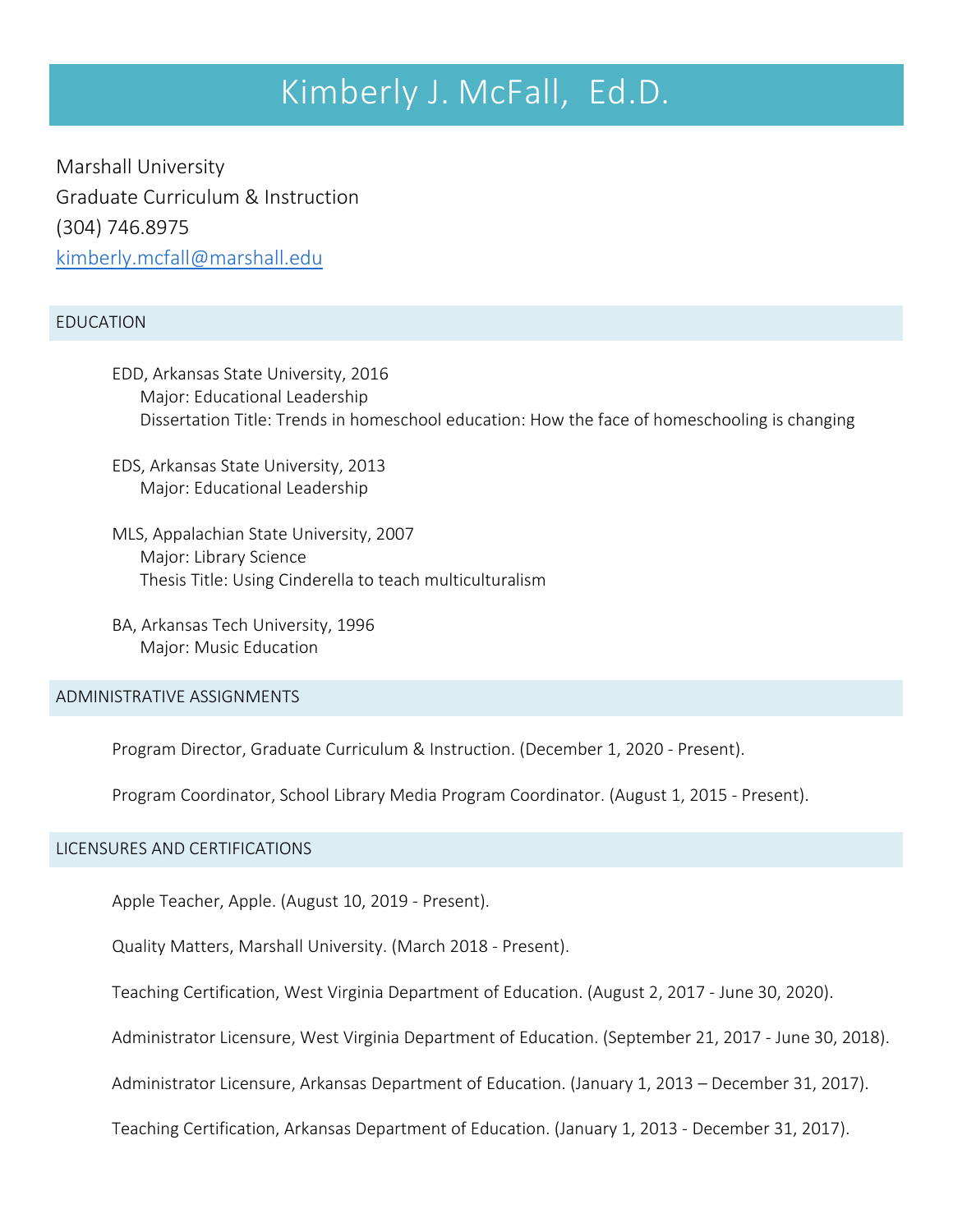Marshall University (2015-Present)

CI 623, Instructional Models Assess Tech, 2 course CI 701, Curriculum Development, 1 course CI 797, Curriculum & Instruction Dissertation Research, 4 courses EDF 537, MAT Level I Clinical Experience, 3 courses EDF 616, Human Development, 2 course EDF 637, MAT Level II Clinical Experience, 1 course ITL 501, Libraries & the Learning Process, 7 courses ITL 502, Library Materials for Adolescents, 5 courses ITL 504, Library Materials for Children, 2 courses ITL 515, Reference & Bibliography, 1 course ITL 580, SpTp: Library Selection of Library Materials, 1 course ITL 622, Cataloging, 2 courses ITL 625, Library Organization & Administration, 7 courses ITL 627, Cataloging & Reference, 3 courses ITL 631, Technology and the Library, 5 courses ITL 650, Library Practice, 13 courses

Arkansas State University (2014) CCED 7003: The Community College, 1 course

Black Rock Schools, Black Rock, AR (2011-2014) Music Teacher, K-12 Coach, High School Softball

Mountain Home Public Schools (2008-2011) Media Specialist, Guy Berry 4th Grade Campus, Hackler Middle School 4th-6th grade Odyssey of the Mind District Coordinator Enhancing Education through Technology Grant (awarded, 2009)

Charlotte Mecklenburg Schools (2006-2008) Media Specialist, Winget Park Elementary School K- 6th grades Finalist, Charlotte Mecklenburg Media Specialist of the Year (2008)

Alexander Public Schools (2000-2006) Band Director/Music Teacher, East Alexander Middle School 6th – 8th grades Coach, Cheerleading & Track

Spring Branch Independent School District (1997-1999) Band Director, Spring Woods Middle School 6th – 8th grades, Northbrook High School 9th -12th grades

Channelview Independent School District (1996-1997) Band Director, Hamblin Middle School, 5th-6th grades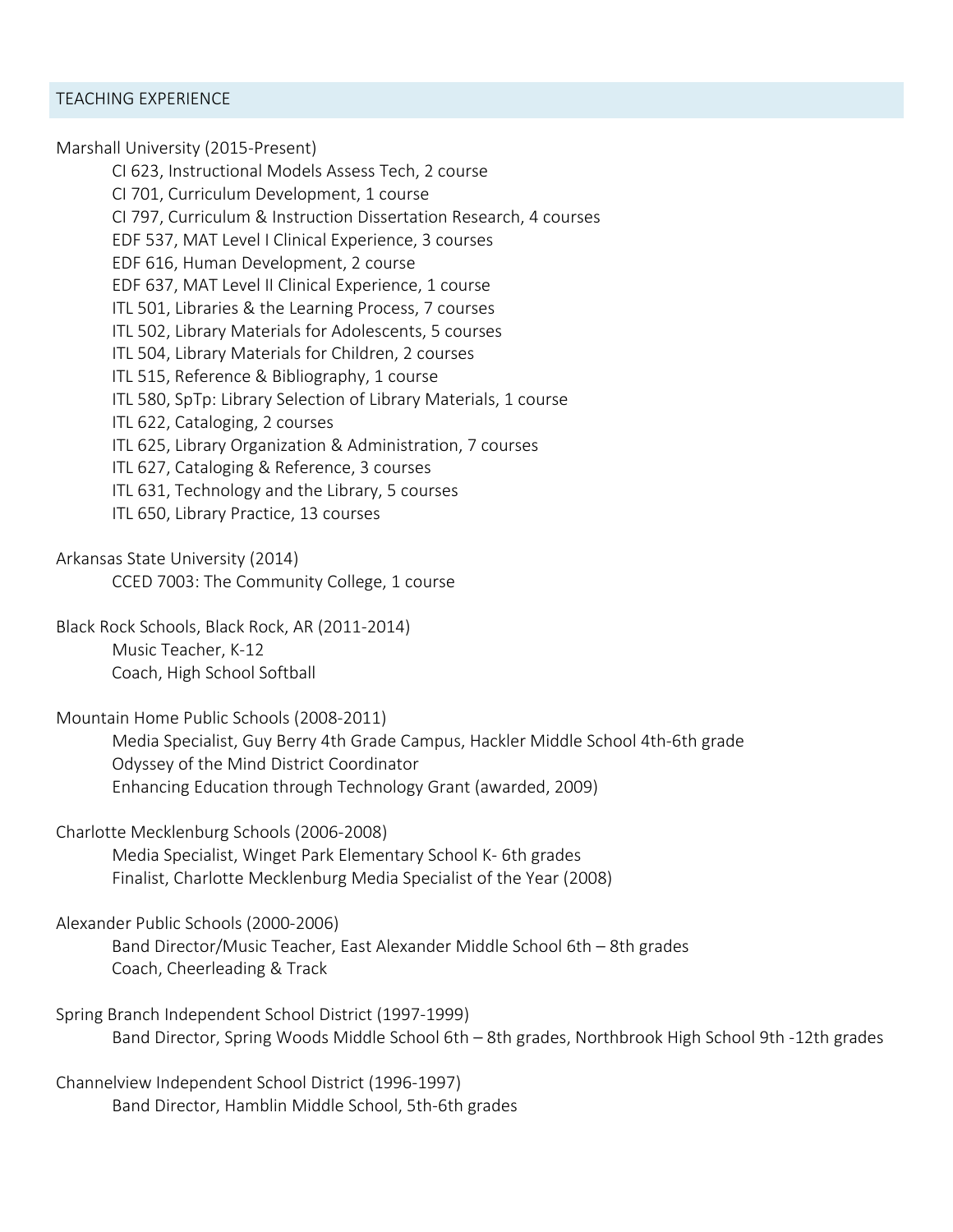# RESEARCH

## PUBLISHED INTELLECTUAL CONTRIBUTIONS

### Book Chapters

Michulka, D., & McFall, K. (2020). Musical inspirations, explications, interpretations, and impressions in literature for a young scholar (for example, Polish and American works). In Marzena Marcsyk (Ed.), (pp. 153-172). Katowice: University of Silesia Press.

## Refereed Journal Articles

McFall, K. (2020). Why American Parents Homeschool. *Filoteknos: International Journal of Children's Literature - Cultural Mediationa, "Reading - Experiences - Emotions. Books for Children and Young Adults - Theory and Practice of Reception"*, 455-469.

## RESEARCH CURRENTLY IN PROGRESS

- Diversity Audit Tool for School Library Media Professionals. Currently in stage 2 of rollout[.](http://librarydiversityaudit.com/) [http://librarydiversityaudit.com](http://librarydiversityaudit.com/)
- "Survey of Teachers' Technology Preparation, Access & Use in Kanawha County Schools" (On-Going) Writing results: data to use to advocate for more integrated technology in teacher preparation courses.

#### PRESENTATIONS

- Zasacka, Z. (Panelist), Ohar, E. (Panelist), Michułka, D. (Panelist), McFall, K. (Panelist). Historical and Patriotic Socialization in Literary Education [Scholarly project]. In The 15th International Child and the Book Conference. Freie Universität Berlin (virtual). (March 24-26, 2021)
- McFall, K., West Virginia Library Association Summer Refresher, "School Library: The Unicorn," WVLA Academic Division, virtual. (May 20, 2020).
- McFall, K., Allen, T., Heaton, L., Watson, G., MSERA Annual Meeting, "Appy Hour: Teaching (and fun!) with iPads," Mid South Educational Research Association, New Orleans, LA. (November 6, 2019).
- Kuizin, L., McFall, K., Allenger, M. S., 42nd Annual Conf. Eastern Educational Research Association, "The Downside of Social Media," Eastern Educational Research Association, Myrtle Beach, South Carolina. (February 20, 2019).
- Larison, I. W., McFall, K., Arneson, R, Sueme, Z. (Presenter Only), Blanco, A., Literacy: The Key to Success, "Let's Talk About Books," West Virginia Reading Association, White Sulphur Springs, WV. (November 15, 2018).
- McFall, K., Sueme Durst, Z., Literacy: The Key to Success, "The Key To Diverse Classroom Libraries," West Virginia Reading Association, White Sulphur Springs, WV. (November 15, 2018).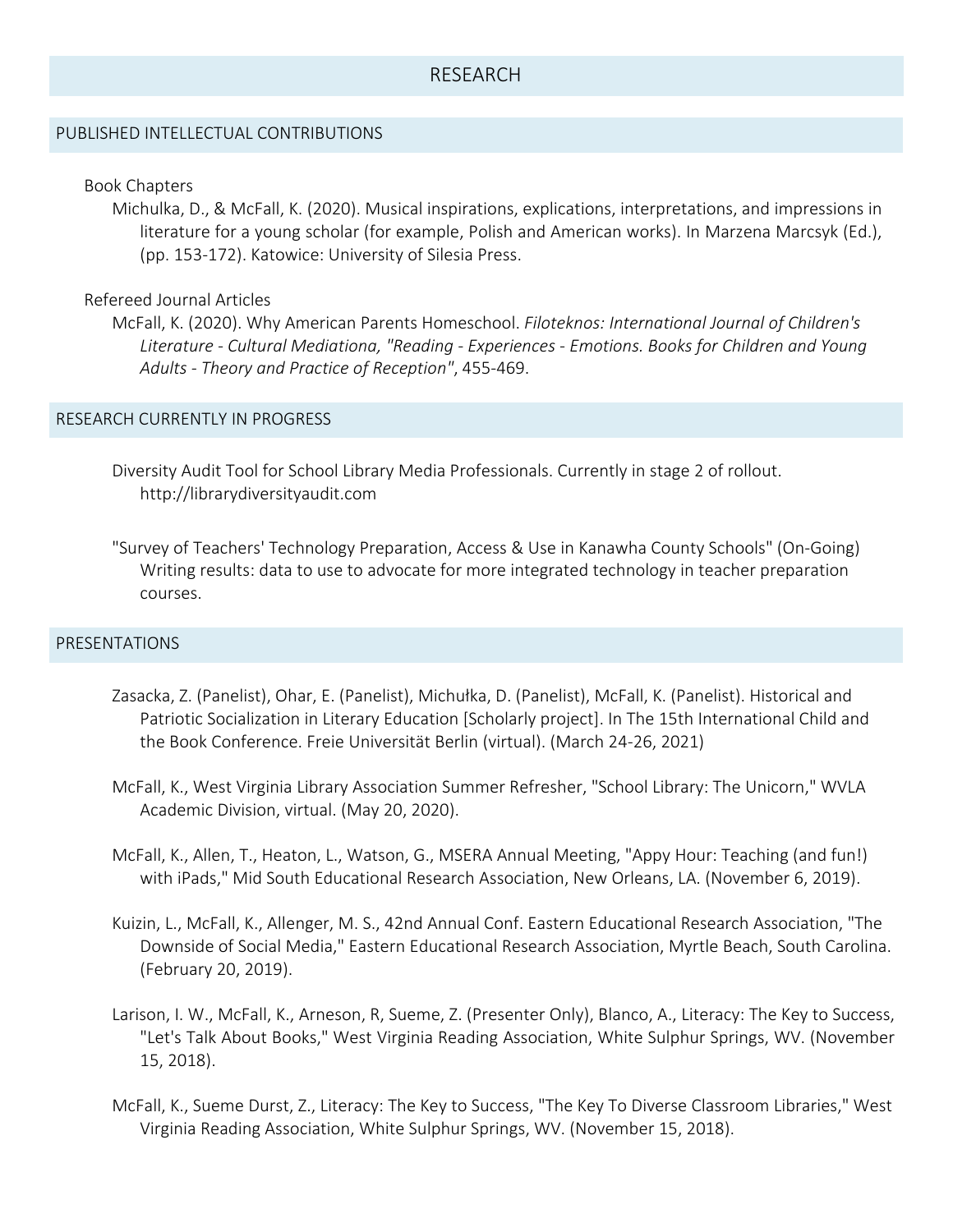- McFall, K., Lucas-Adkins, C., Jennings, L., 2018 Annual Meeting Mid South Educational Research Association, "Participation of Student with Intellectual Disabilities in Research on Alternatives to School Suspension," Mid South Educational Research Association, Pensacola, FL. (November 7, 2018).
- McFall, K., 2018 Mid South Educational Research Association Annual Meeting, "Why Parents Homeschool," Mid South Educational Research Association, Pensacola Beach, FL. (November 7, 2018).
- Jennings-Knotts, R. L., McFall, K., Lucas-Adkins, C., Williams, J., Humbles, A., Annual AAIDD Meeting, "Participation of Students with Intellectual Disabilities in Research on Alternatives to School Suspension," St. Louis, MISSOURI. (June 26, 2018).
- McFall, K., Larison, I. W., Figures of Memory, "Guiding multicultural education through imagery in children's literature," University of Wroclaw, Wroclaw, Poland. (June 1, 2018).
- McFall, K., International Youth Library Research Summary, "Who's God? Multicultural Awareness through Collection Development," International Youth Library, Munich, Germany. (August 31, 2017).
- McFall, K., Allen, T., West Virginia State Technology Conference, "Advocacy: How to make yourself indispensable," WVSTC, Morgantown, WV. (July 19, 2017).
- McFall, K., 9th Annual School Librarian Symposium, "I read on the job: perception v. reality," Camden-Carroll Library, Morehead State University, Morehead, KY. (June 16, 2017).
- McFall, K., Conference for Academic Research in Education, "Trends in Homeschool Education: How the face of homeschool is changing," University of Las Vegas, Las Vegas, NV. (January 31, 2017).
- Larison, I. W., McFall, K, Sueme Durst, Z., West Virginia Reading Association, "IBBY: The world at our fingertips -- literature for children of all ages," WVRA, Greenbrier, WV. (November 17, 2016).
- McFall, K., Allen, T., West Virginia Higher Education Technology Conference, "Research in Action ... Making it Happen," Morgantown, WV. (September 27, 2016).
- McFall, K., West Virginia State Technology Conference, "One Click Away: Digital Citizenship in the classroom," West Virginia State Technology Conference, Morgantown, WV. (July 2016).

# AWARDS AND HONORS

Fulbright Scholar, Poland (2022-2023). 50/50 Teaching and Research. Topic: Creating faculty learning communities for technology integration for meaningful interactions for pre-service teachers based on survey results of current teachers about their teacher preparation program(s).

# RESEARCH FELLOWSHIPS

- International Youth Library, Munich, Germany. (Summer, 2017). "Who's God? An Examination & Comparison of images of God and Religious Symbols in the Illustrations of Literature for Children in USA & Elsewhere"
- John Marshall Scholar Research Award, Marshall University. (May 22, 2019). Technology Integrated Learning Preservice Teacher Preparation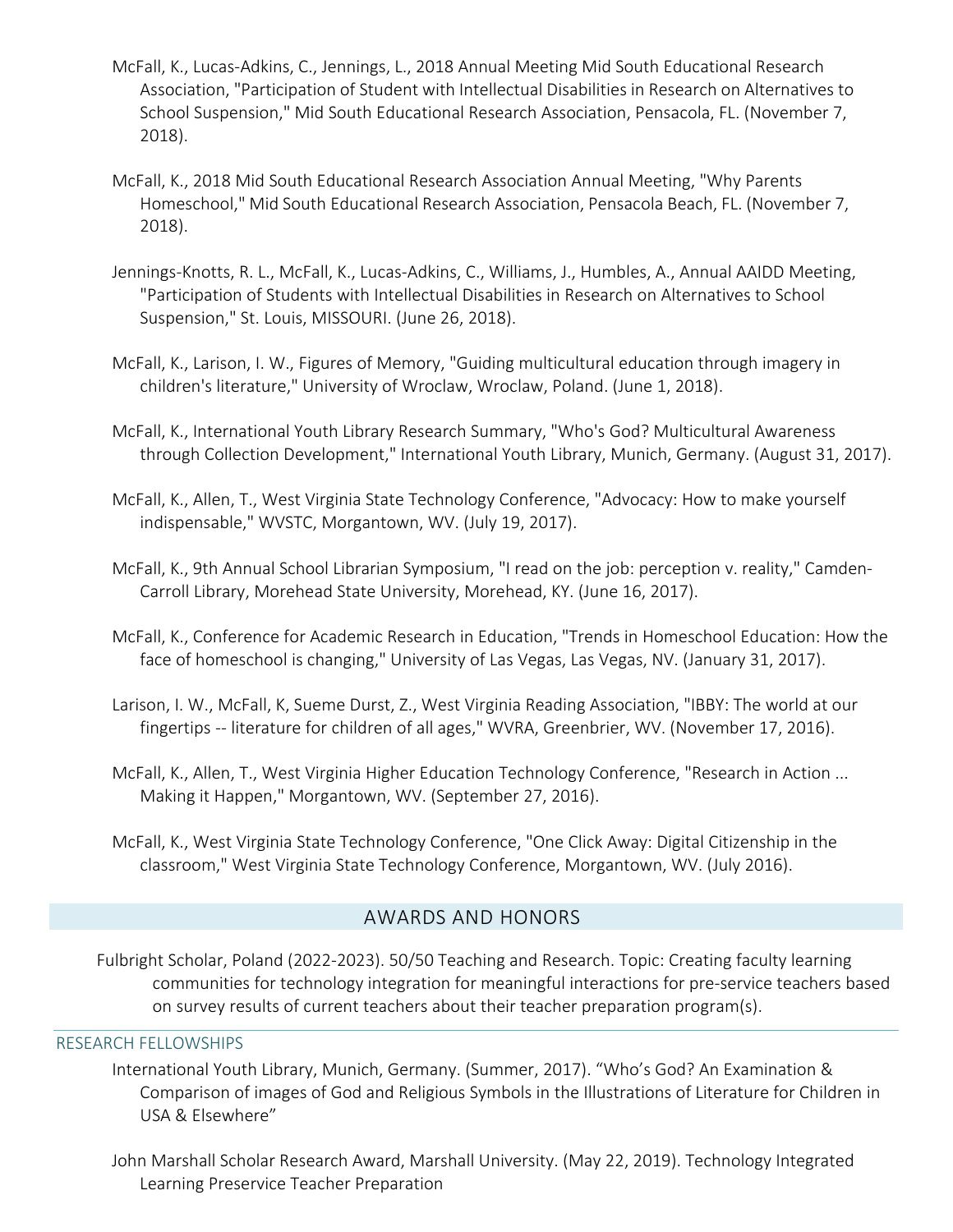#### AWARDS

Dr. C. Robert Barnett Excellence in Research, College of Education and Professional Development, Scholarship/Research, College of Education and Professional Development. (May 1, 2020).

John Marshall Leadership Cohort, Marshall University. (Spring 2019).

Dr. Dorothy "Dot" Hicks Teaching Award, College of Education and Professional Development. (May 2018).

John and Francis Rucker Graduate Advisor of the Year, Marshall University. (April 24, 2017).

# DIRECTED STUDENT LEARNING

Dissertation Committee Chair, Graduate Curriculum & Instruction. (August 2019 – August 2021). Advised: Thomas Cooper Teacher Perceptions of the 1:1 Student to device Initiatives and benefits to low-income students

Dissertation Committee Chair, Graduate Curriculum & Instruction. (August 2019 - Present). Advised: Jennifer Kayrouz

- Dissertation Committee Chair, Graduate Curriculum & Instruction. (August 2020 Present). Advised: Ashley Perkins
- Dissertation Committee Chair, Graduate Curriculum & Instruction. (August 2019 Present). Advised: Brittney Riley
- Supervised Research, "Makerspace and the Library," Graduate Curriculum & Instruction. (August 15, 2017 - December 15, 2018). Advised: Bridget Poturnicki
- Dissertation Committee Member, "A study of later start times in Arkansas High Schools," Arkansas Tech University. Russellville, AR. (April 5, 2017 - May 15, 2018). Advised: Lori McKenzie
- Supervised Research, "Full STREAM Ahead," Library, Graduate Curriculum & Instruction. (June 15, 2017 December 31, 2017). Advised: Melissa Foster
- Directed Individual/Independent Study, "Securing Databases based on Student Need," Graduate Curriculum & Instruction. (August 15, 2017 - December 15, 2017). Advised: Michael Manley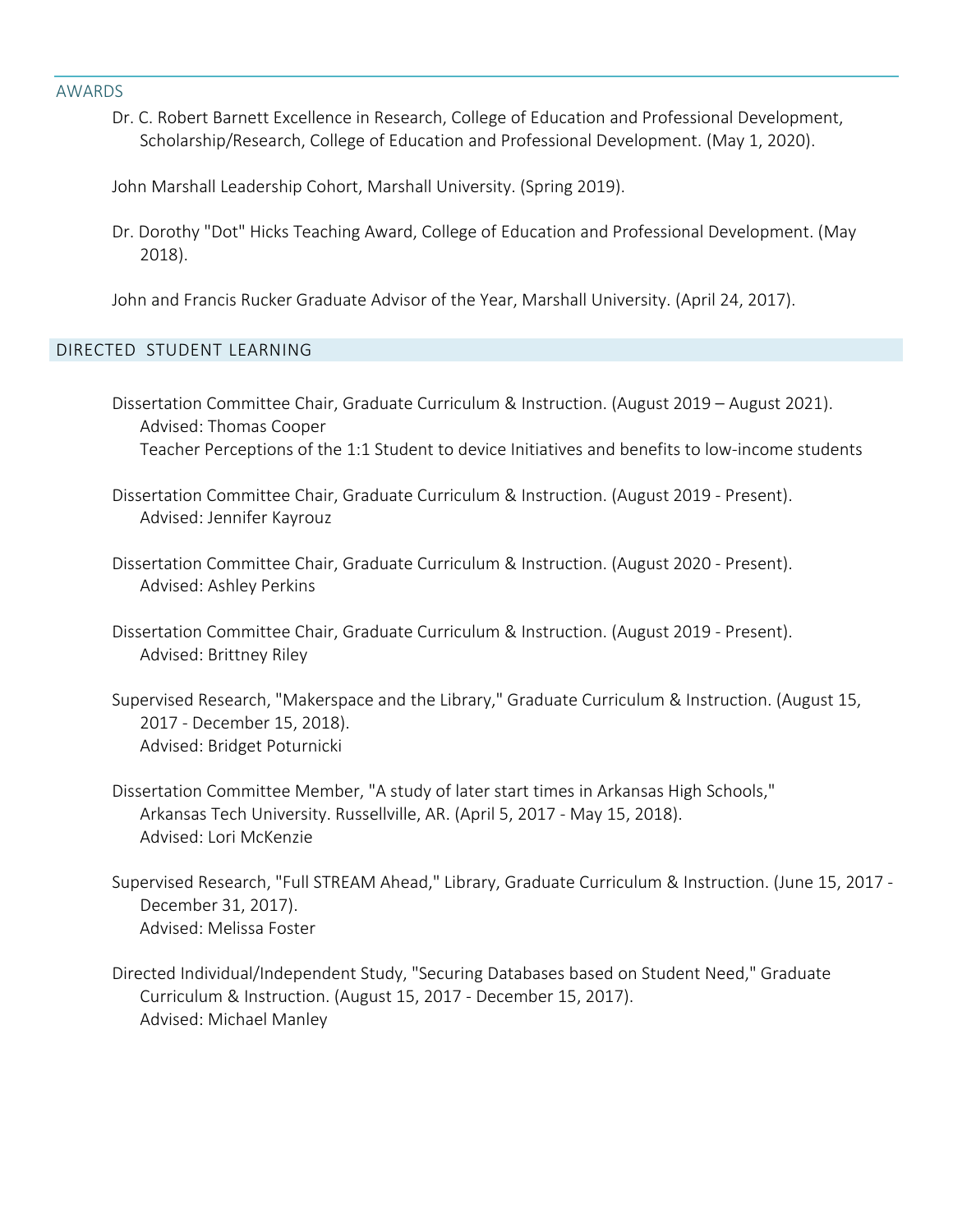# **SERVICE**

## DEPARTMENT SERVICE

Committee Chair, School Library Media Program. (June 1, 2016 - Present).

Committee Member, Math Search Committee. (January 2018 - May 2020).

Committee Member, Search Committee: Educational Foundations Term Faculty. (November 5, 2016 - February 28, 2017).

## COLLEGE SERVICE

Diversity & Social Justice CAEP Standard Bearer. (March 2020 - Present).

Committee Chair, Diversity and Social Justice Committee. (August 15, 2016 - August 14, 2019).

Committee Chair, Diversity and Social Justice Committee. (August 15, 2021 - Present).

Committee Member, Diversity and Social Justice Committee. (August 15, 2016 - Present).

Committee Chair, Faculty Review Committee. (August 15, 2019 - May 2020).

Committee Member, Faculty Review Committee. (September 1, 2018 - May 2020).

Committee Member, Graduate Programs Council. (August 1, 2016 - July 31, 2019).

Committee Member, Minority Faculty Fellow Search Committee. (August 15, 2016 - September 1, 2017).

## UNIVERSITY SERVICE

Committee Member, Provost Search Committee (October 2021- Present)

John Marshall Leadership Fellows Leadership Team. (August 2021-Present)

University Senate Service, Faculty Senate. (April 2020 - Present).

TEDxMarshallU Team. (August 2020 –May 2021).

Title IX Team. (May 2019 – January 2021).

Committee Member, OCR Ad Hoc Committee, Faculty Senate. (August 1, 2018 – June 2021).

Committee Member, Creative Works and Scholarly Activity Council. (September 29, 2017 - Present).

Committee Member, Provost Search Committee. (October 1, 2017 - May 1, 2018).